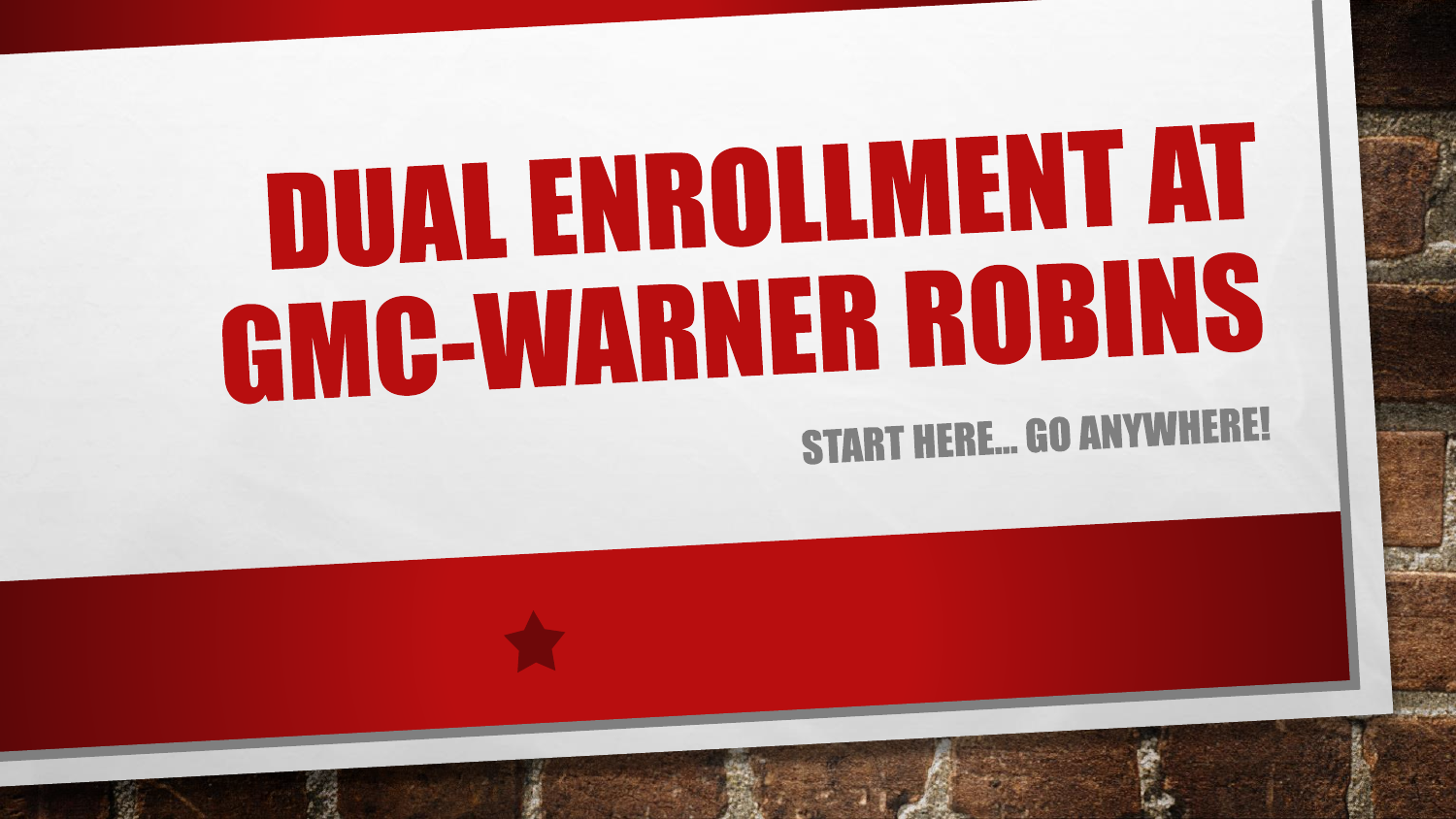### ADMISSION REQUIREMENTS

• **Submit the application for admission – "Apply Now" online at [www.gmc.edu](http://www.gmc.edu/)**

- **Choose "GMC Campus" and "Warner Robins" as your campus**
- **Choose "Fall I" as your start term if you plan to begin in August; "Winter" if you plan to begin in January**
- **When prompted for payment, use discount code "WRDE" to waive the application fee**
- **Request your high school transcript to be sent to GMC-WR**

 $\mathbb{R}^n$ 

- **Cumulative high school GPA must be 2.5 or higher (3.0 recommended)**
- **We review high school grades in English and math to determine college readiness in those areas. We also review PSAT, SAT, ACT, or AccuPlacer scores to determine college readiness if needed.**
- **Submit the Dual Enrollment Funding Application at [www.gafutures.org](http://www.gafutures.org/) once per school year.**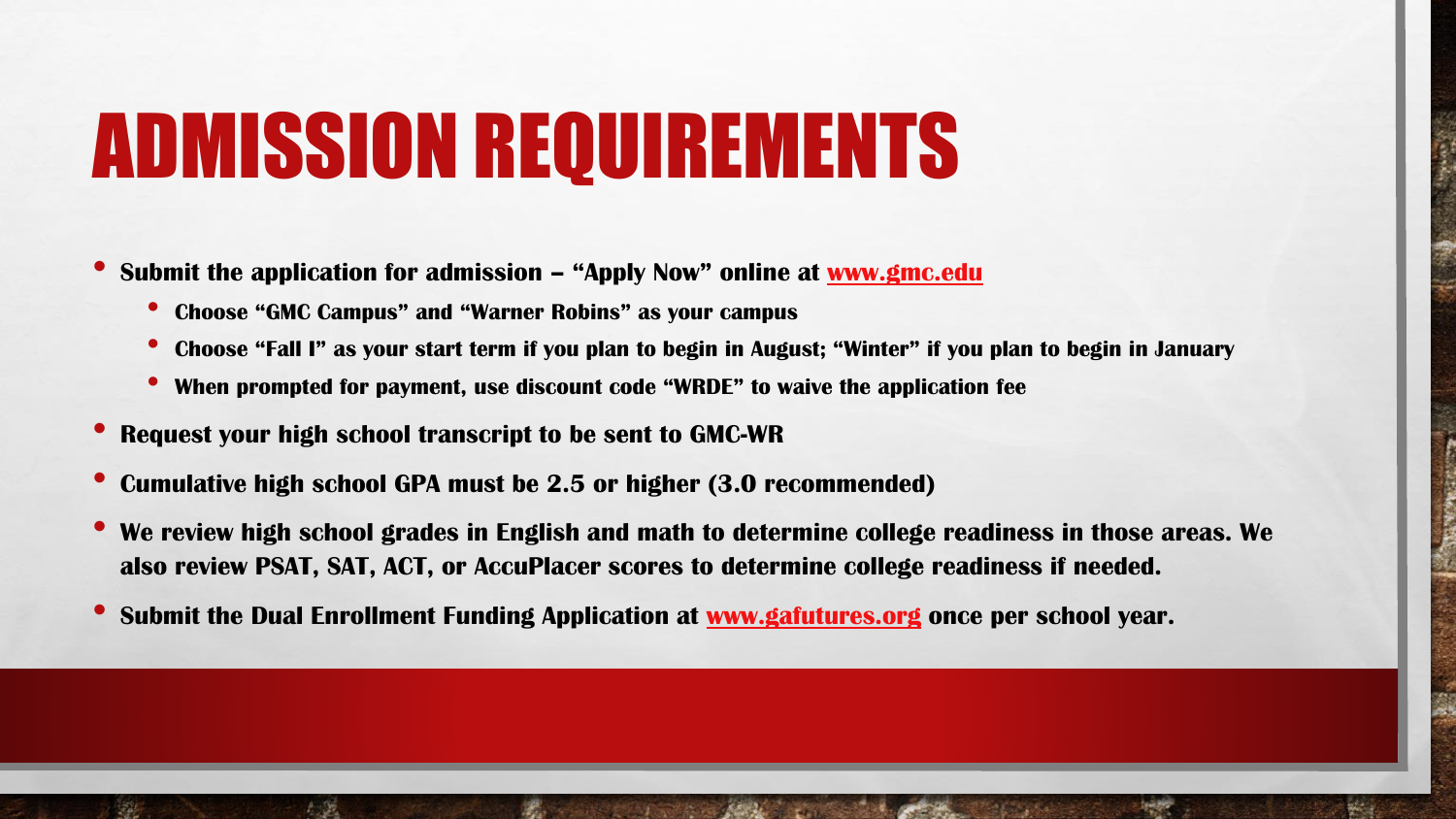### CLASS OFFERINGS

• **We have a full schedule of classes on campus at GMC-WR.**

- **Textbooks are rented from our campus bookstore at no additional cost to DE students.**
- **GMC also offers virtual synchronous learning classes and online classes.**
	- **Textbooks and other course materials are 100% online at no additional cost to DE students.**
	- **Must have reliable internet access and a strong work ethic.**
	- **Make sure to apply to the Warner Robins Campus so our office receives your application!**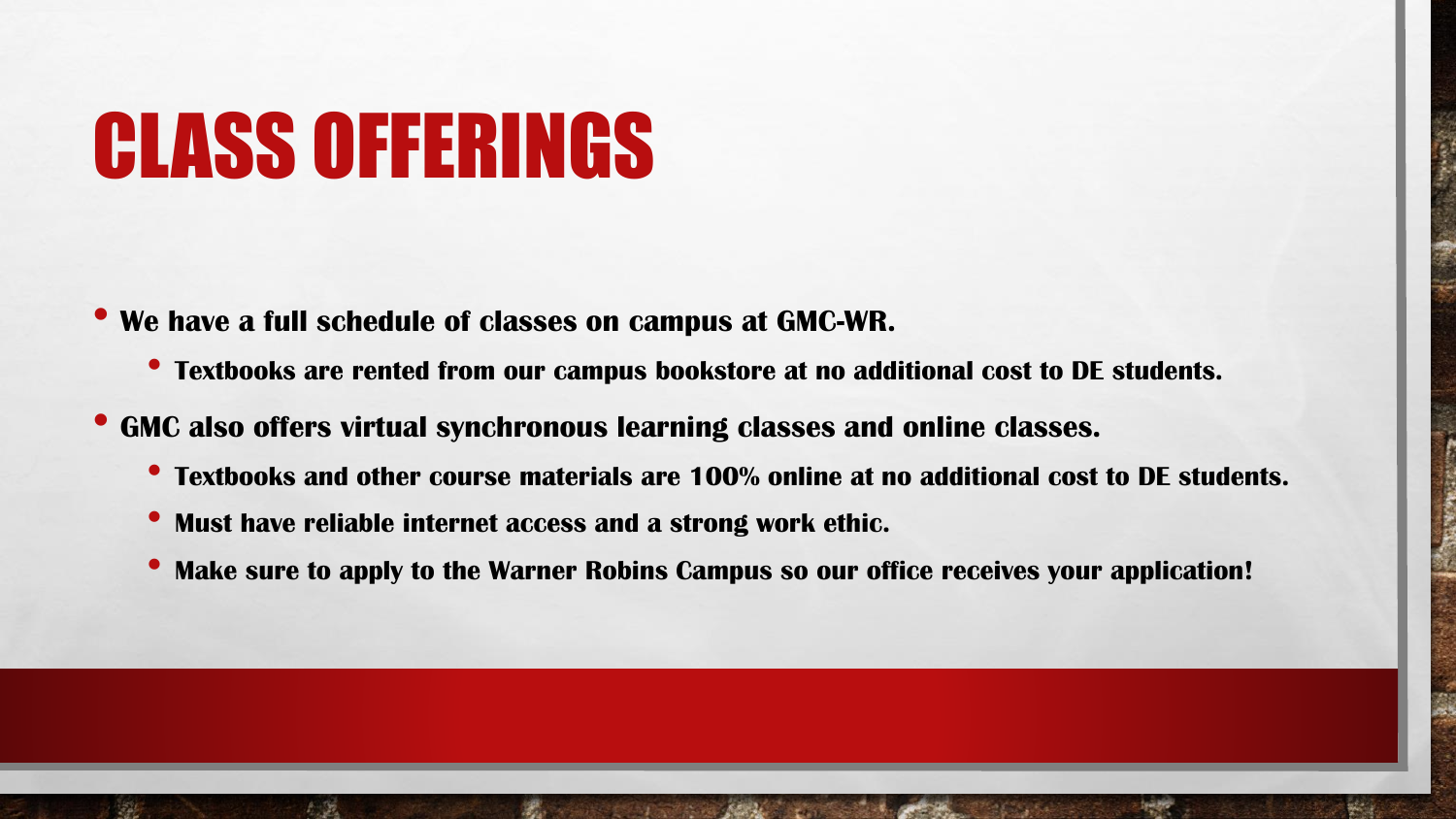### QUARTERS VS SEMESTERS

• **GMC is on the quarter system instead of the semester system**

- **High school's Fall semester = GMC's Fall I and Fall quarters**
- **High school's Spring semester = GMC's Winter and Spring quarters**
- **Summer classes also available**
- **A typical class at GMC is 5 quarter hours**
	- **This is equivalent to a 3-hour class at a semester school, and will transfer as 3.33 hours**
- **Lab science classes and some math classes at GMC are 6 quarter hours**
	- **This is equivalent to a 4-hour class at a semester school**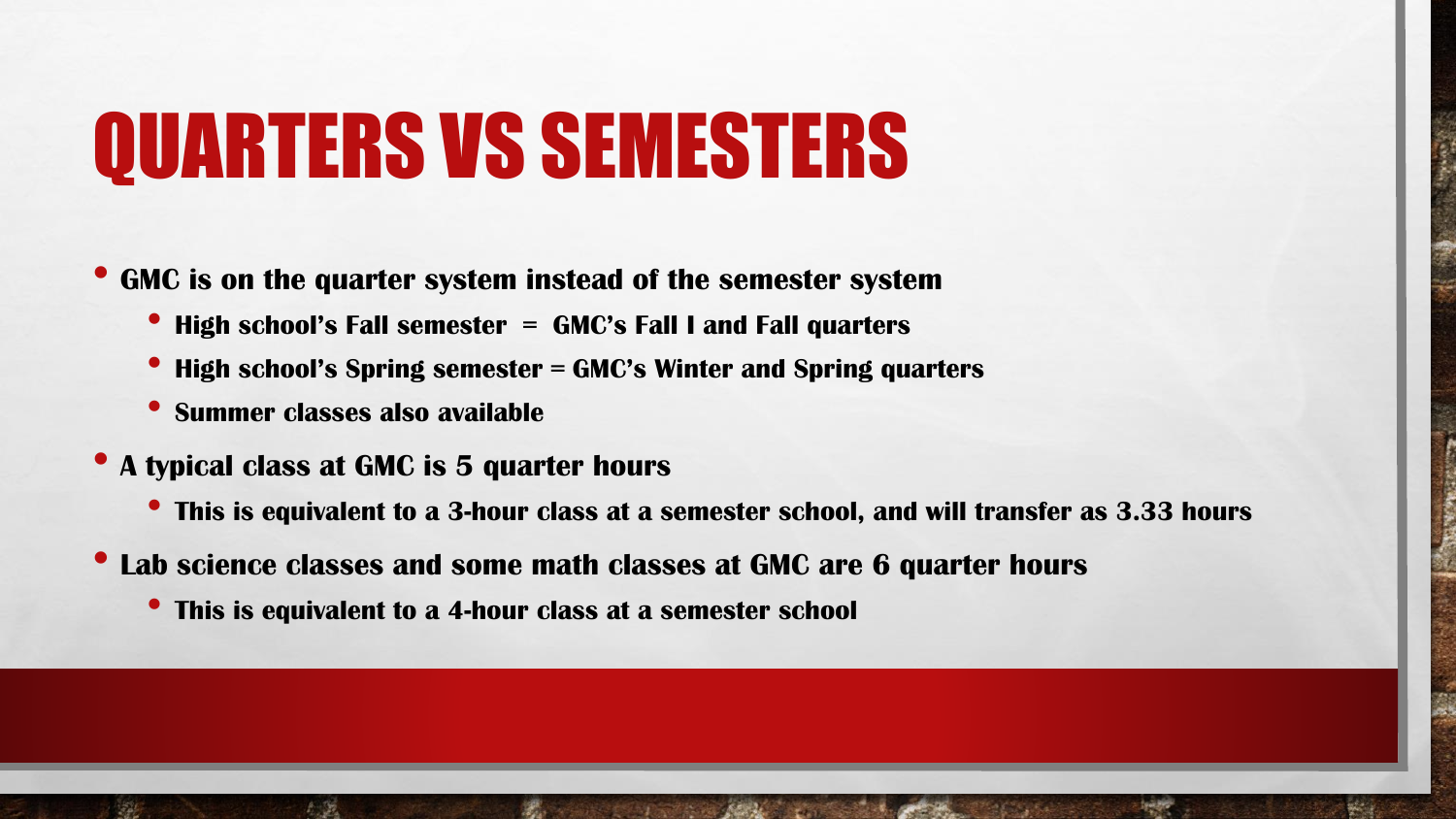### ELIGIBILITY RULES

• **Dual Enrollment funding eligibility is governed by state regulations:**

- **Must be in 11th or 12th grade, or 10th grade with high SAT/ACT scores before the first term of enrollment.**
- **Up to 45 quarter hours of DE funding overall.**
- **Up to 12 quarter hours of DE funding in a single quarter.**
- **Up to four quarters of DE funding per school year, which starts in Summer.**
- **Only courses listed on the Course Directory at [www.gafutures.org](http://www.gafutures.org/) are eligible for DE funding.**
- **These are funding limits, not registration limits. Students may pay for courses or hours beyond these limits.**
- **Withdrawals - Two or more withdrawals in Summer 2020 or later will permanently end DE funding eligibility.**
- **Course repeats - A course attempted in Summer 2020 or later can be paid for by DE funding only once. If not successful, a repeat attempt would be an out of pocket expense.**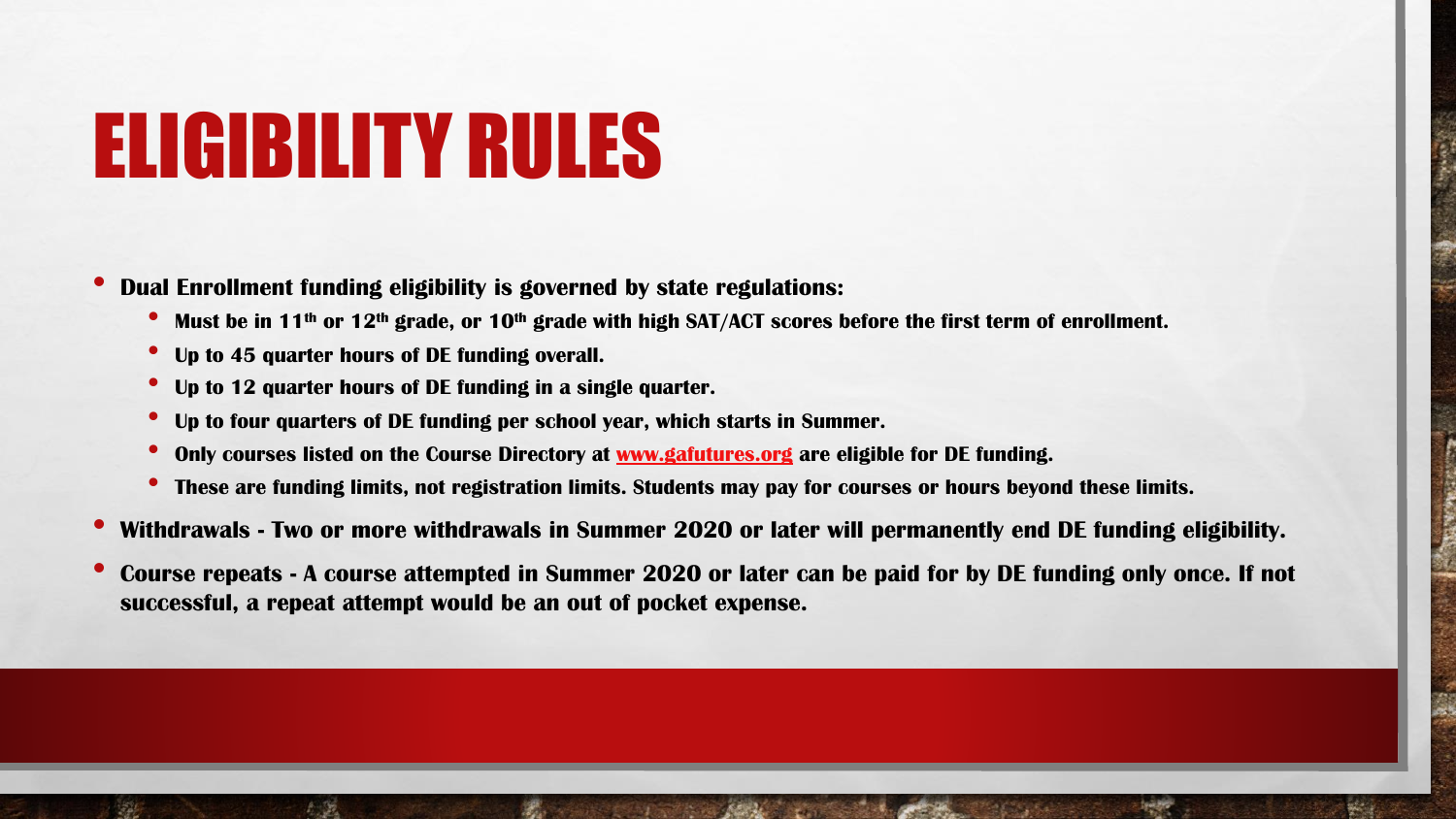### GAFUTURES FUNDING APPLICATION

#### • **Dual Enrollment Funding Application**

- **Complete online once per school year at [www.gafutures.org](http://www.gafutures.org/)**
- **A parent/guardian must complete the Parent Participation Agreement or the application is not valid and funding is not available**
- **If you change high schools mid-year, you must complete a new funding application**
- **The next school year will require a new application, usually available in Spring**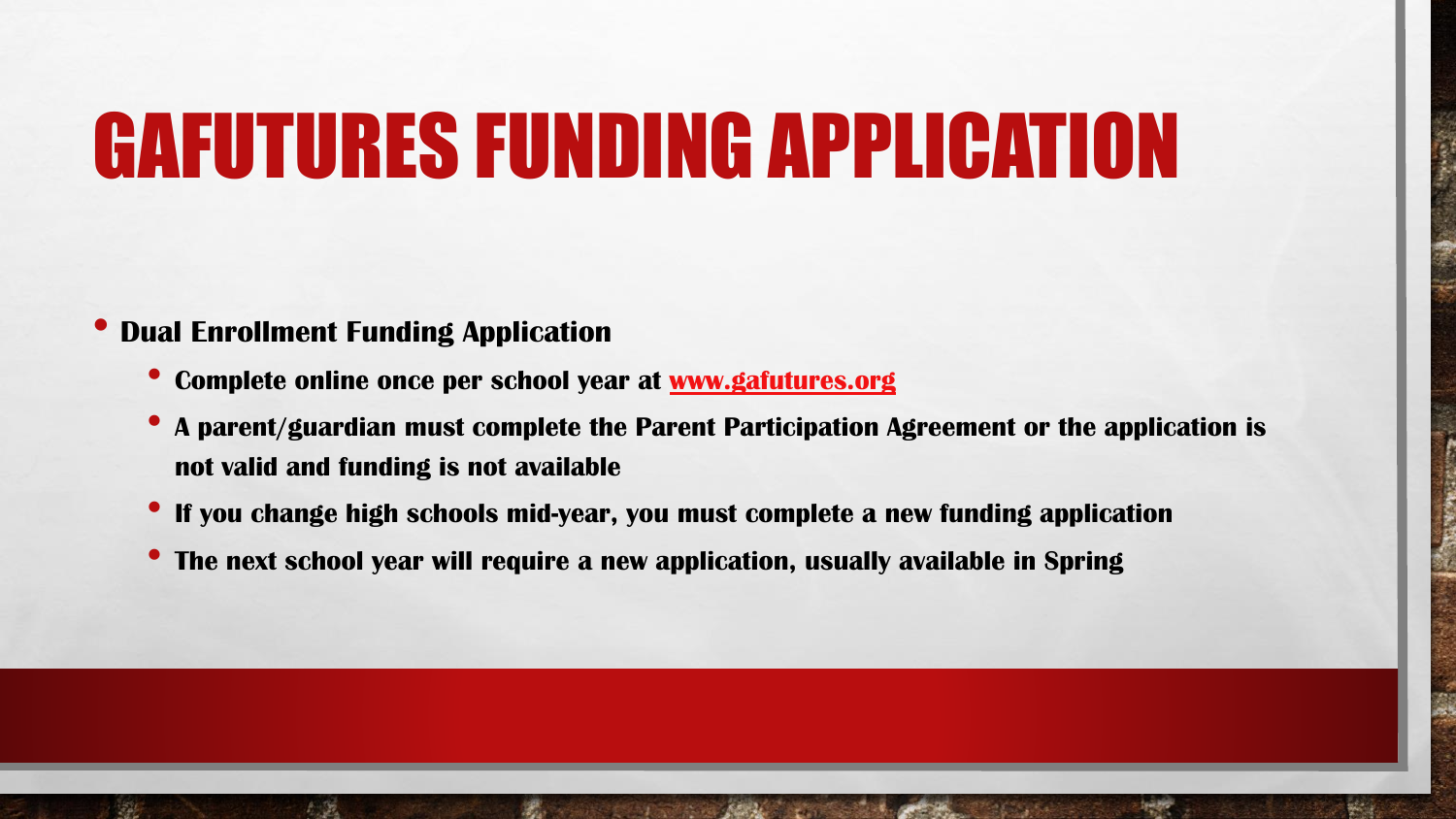### TIPS AND REMINDERS

• **All registration changes must be approved by the high school counselor.**

- **Make sure you know high school and college deadlines – meet whichever deadline is first!**
- **Be careful about taking classes not paid for by the DE program.**
- **Remain active in all classes for to avoid funding eligibility issues.**
- **If considering withdrawal, remain active in the class until both the high school and college approve withdrawal. Withdrawal can have serious impact on current funding and future funding eligibility.**
- **Take advantage of campus resources!**
	- **Free tutoring, open computer labs, study areas, etc.**
	- **DE students are college students! Participate in clubs and campus activities!**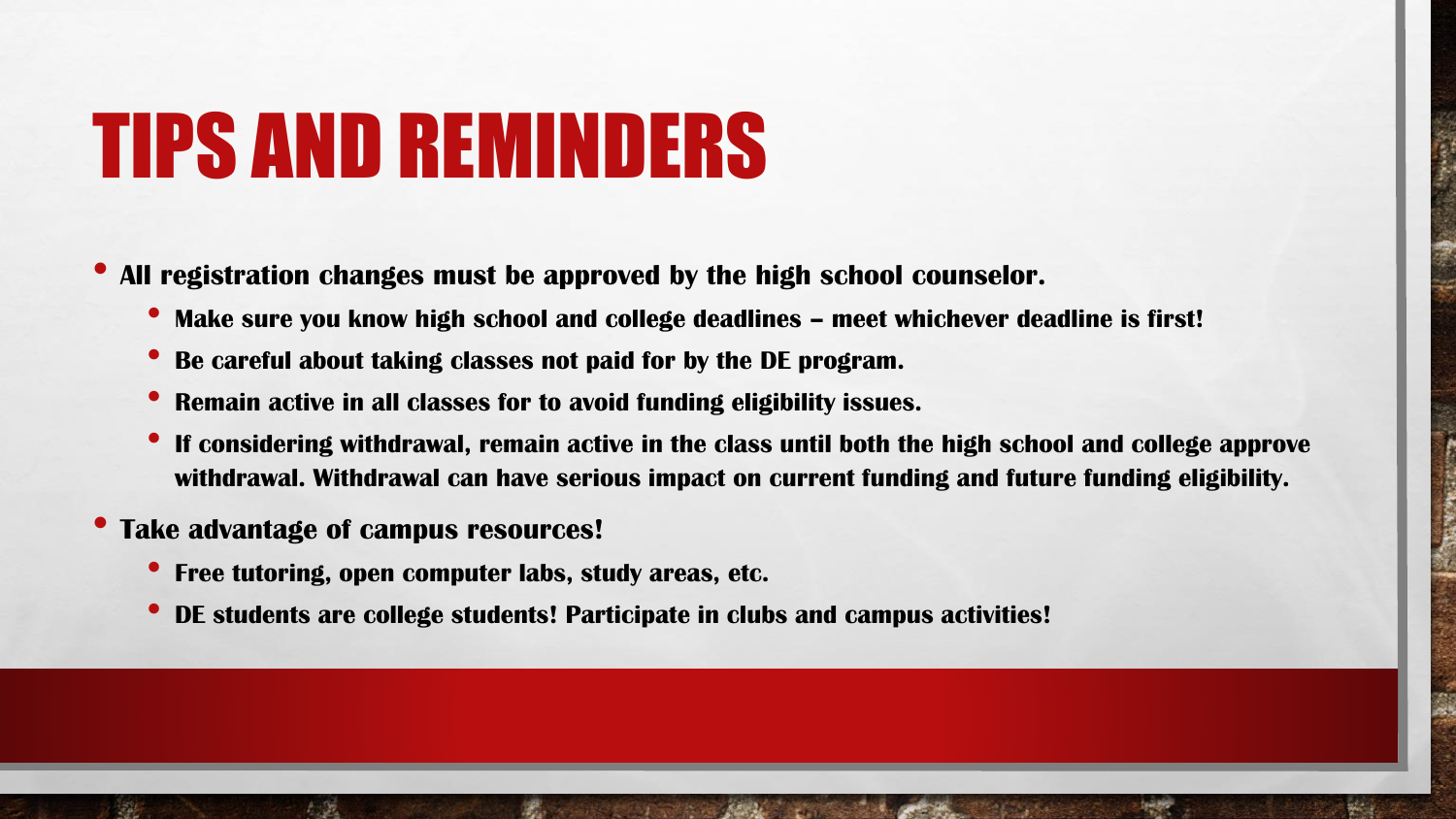### START HERE… GO ANYWHERE!

- **Our degree programs are designed for transfer into the university system and other 4 year colleges and universities.**
- **We can't guarantee that you will be the star quarterback of an elite football program after taking Dual Enrollment classes at GMC-Warner Robins, but it has happened before!**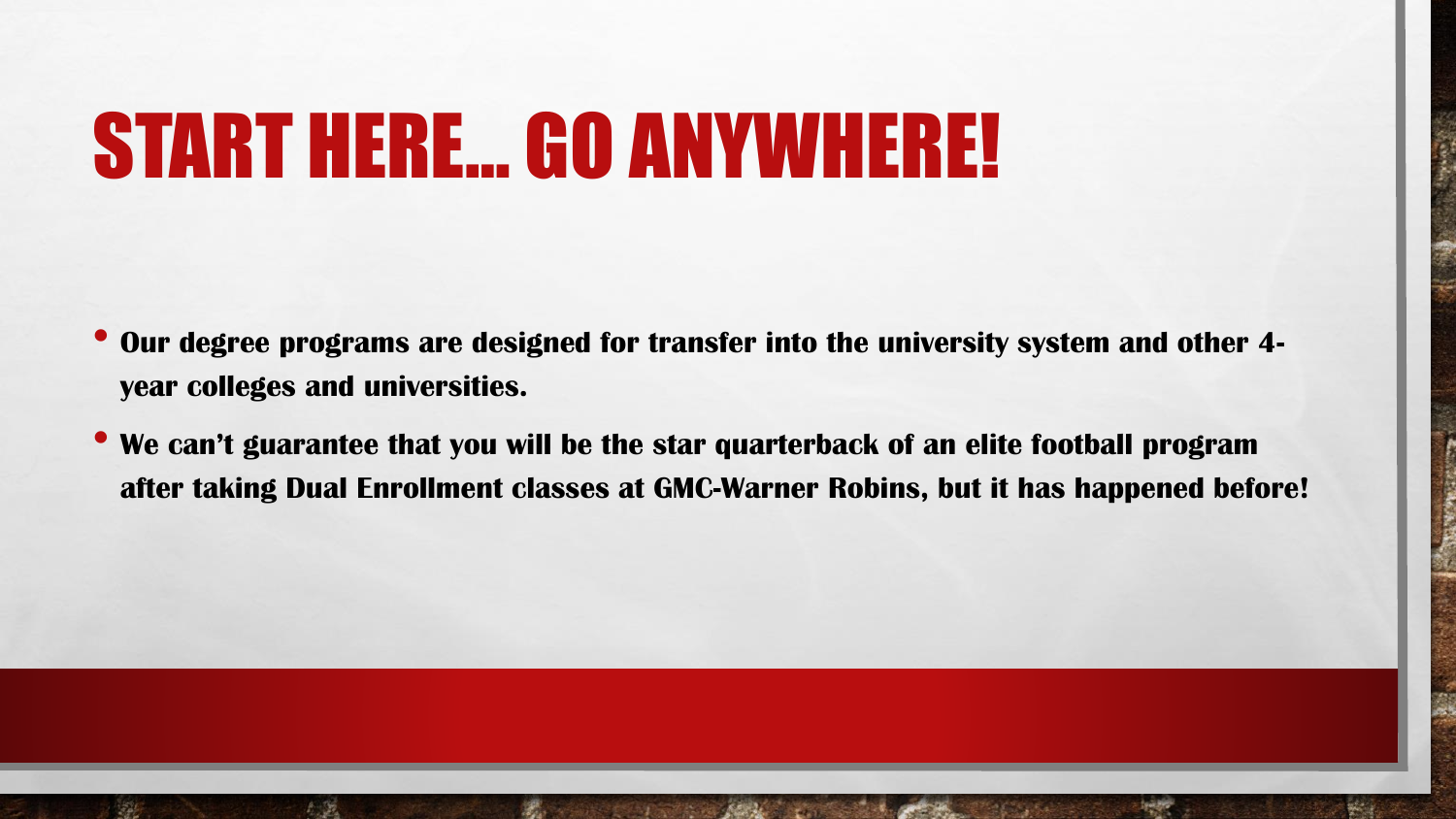### QUESTIONS?

- **Our GMC-Warner Robins team looks forward to working with you!**
- **Email [rob\\_admissions@gmc.edu](mailto:rob_admissions@gmc.edu) or call 478-225-0005 Ext. 1.**
- **Our offices are OPEN!**
	- **8:00am-6:00pm Monday-Thursday**
	- **9:00am-2:00pm Friday**

 $\label{eq:2} \begin{array}{ll} \hat{E}_{\alpha\beta} & \hat{E}_{\beta\beta} \\ \end{array}$ 

 $\frac{1}{2}$